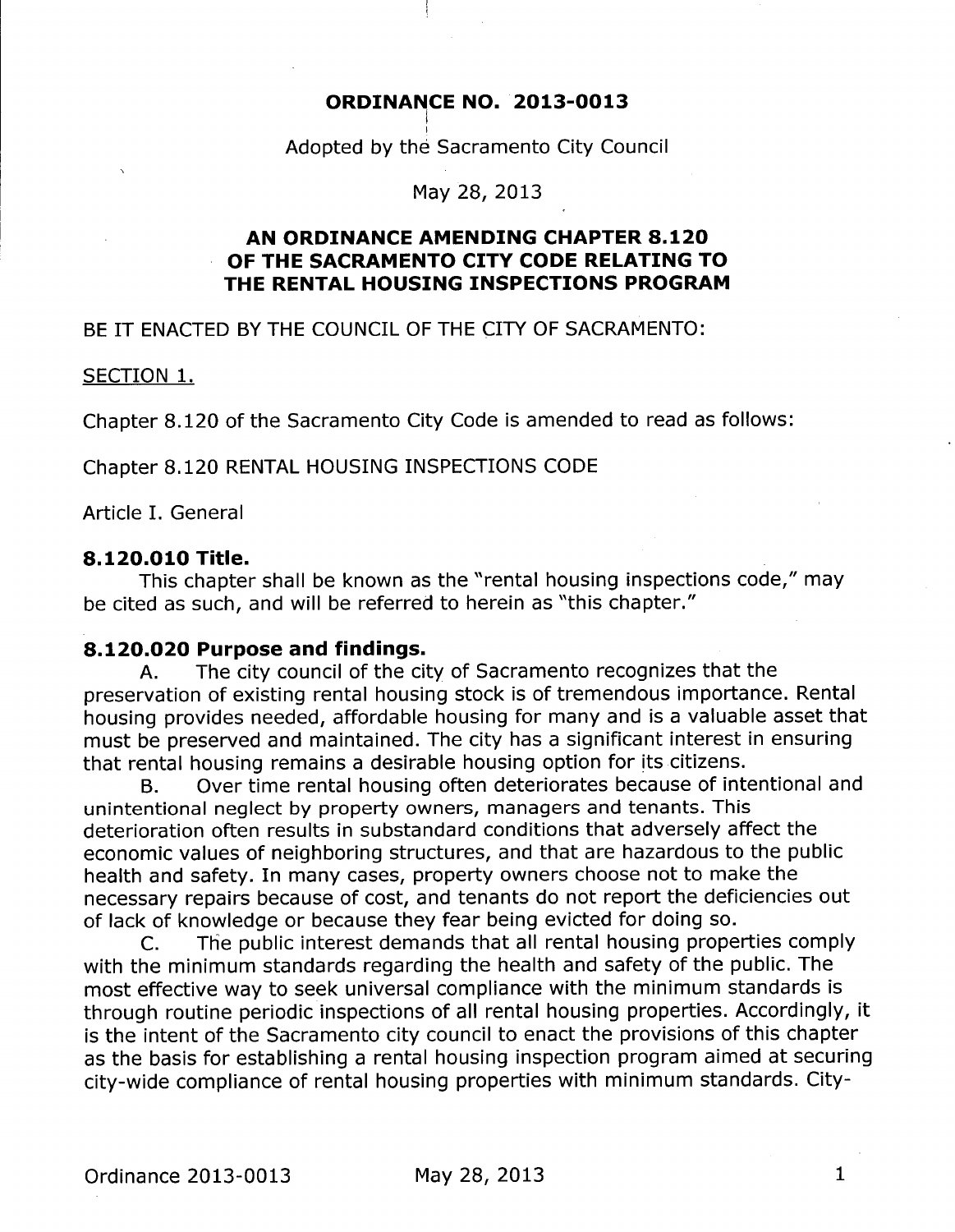wide compliance will prevent blight and ensure that all persons who live in rental housing units are provided decent, safe and sanitary housing.

#### **8.120.030 Definitions.**

For the purpose of this chapter, the following terms, phrases and words shall have the meanings given.

"Director" means the employee of the city authorized by the city manager to supervise the rental housing inspection division, or his or her designee.

"Engage in the business of rental housing" means renting or offering to rent a rental housing unit.

"Inspector" means any employee of the city authorized by the city manager to conduct inspections in accordance with the provisions of this chapter.

"Owner" means the owner of record.

"Rent" means to grant the possession or enjoyment of, in exchange for money or any other consideration.

"Rental housing inspection division" means the department or division of the city designated by the city manager to administer the provisions of this chapter.

"Rental housing property" means a parcel of real property, as shown on the latest equalized tax assessment role as maintained by the assessor of the county of Sacramento, upon which a rental housing unit is maintained.

"Rental housing unit" means a single unit of residence for a single housekeeping unit of one or more persons, that is being rented, or is intended to be rented. Examples of housing units covered by this chapter include apartment units, condominiums, duplexes and single-family houses. "Rental housing unit" also includes other types of residential units that provide for sleeping accommodations but toileting or cooking facilities are shared by occupants of more than one unit, such as residential or single room occupancy hotels. This does not include units used for transient lodging such as dormitories, group homes, rooming or boarding houses, hotels, motels, and bed and breakfast inns.

#### **8.120.040 Exemptions.**

A. Unless otherwise specified in this section, the following rental housing units shall be exempt from the requirements of this chapter:

1. Rental housing units that are subject to routine periodic inspections by another government agency, and the frequency and scope of the inspections are to the satisfaction of the director; or

2. Rental housing units that, within the past five years, have been newly constructed and either have been issued a certificate of occupancy or have passed final inspection by the city of Sacramento. For purposes of this chapter, a unit has been newly constructed if the city determines that 50% or more of the building has been constructed or replaced within a one-year period. The determination of whether the construction or replacement is at least 50% may be based on the linear length of all existing walls, square footage of the building, percentage of altered construction, actual construction valuation, or any combination of these factors.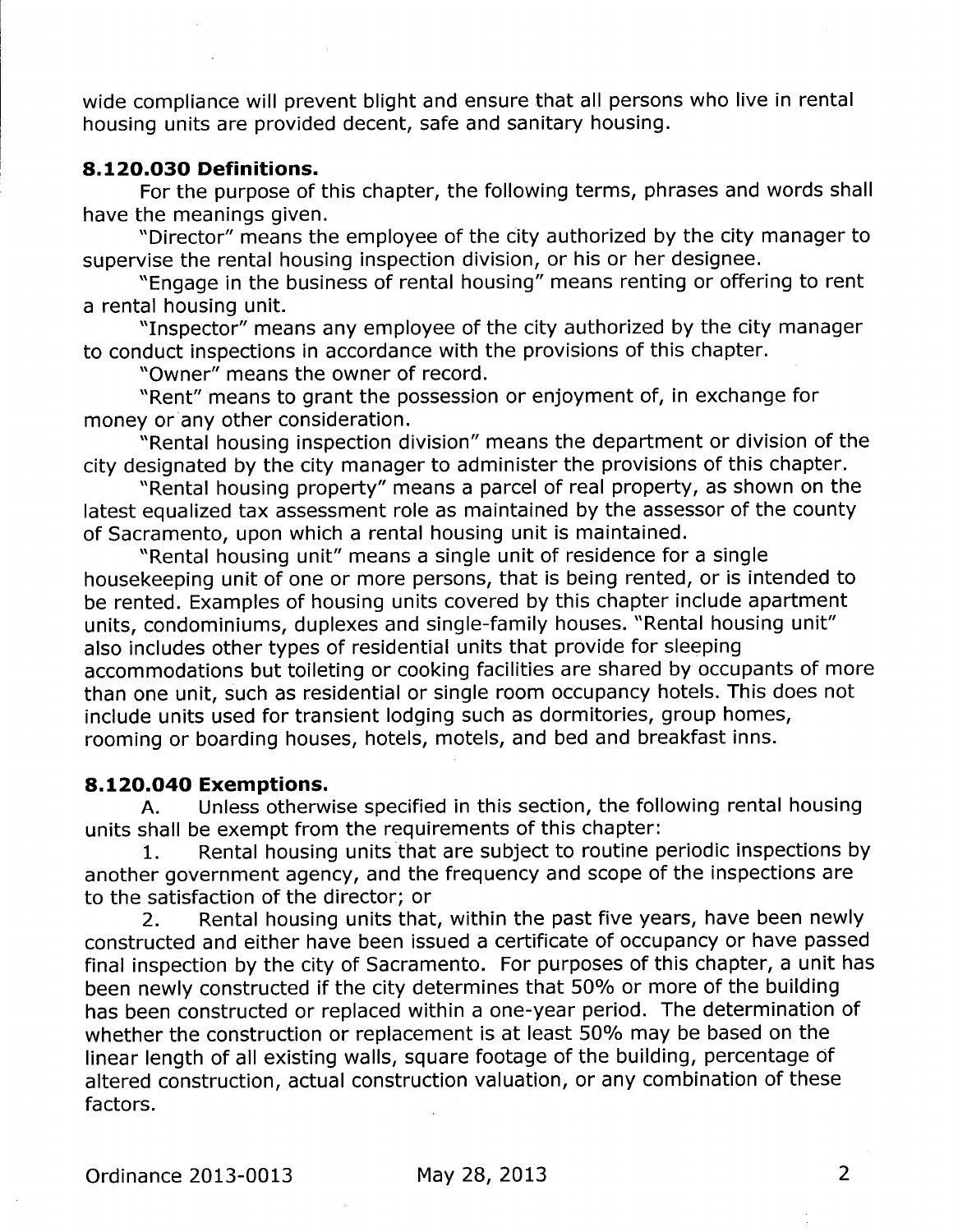B. A rental housing unit that is determined to be exempt pursuant to subsection A of this section, shall become subject to the requirements of this chapter if a notice and order relating to the rental housing property is issued pursuant to the provisions of this code.

C. Any rental housing unit subject to the requirements of this chapter pursuant to subsection B of this section, shall become exempt from the requirements of this chapter if all of the following circumstances exist:

1. After the last inspection conducted pursuant to this chapter, the inspector determines that either no violations exist on the property or the violations identified were abated within 30 days; and

2. The property owner is not delinquent on any payment to the city of fees, penalties, taxes or any other monies related to the property.

## **8.120.050 Fees established.**

A. The following fees are established and shall be imposed upon the owners of rental housing properties:

1. Rental housing inspection program fee. A fee is established for the administration and implementation of the provisions of this chapter, i.e., the rental housing inspection program. This fee shall be imposed annually for each rental housing unit on the owner's property. The fee shall also pay for the costs of all random inspections conducted pursuant to section 8.120.180.

2. Unit inspection fee. This fee shall be imposed annually for each rental housing unit on the owner's property that is subject to inspection pursuant to subsection B of section 8.120.080.

3. Additional unit inspection fee. This fee shall be imposed when an additional unit is inspected on the owner's property pursuant to subsection B of section 8.120.080. The fee shall pay for the costs of an inspection of each additional unit.

4. Rescheduling fee. This fee shall be imposed when an inspection is rescheduled in violation of section 8.120.100. The fee shall pay for the costs of rescheduling an inspection.

5. Reinspection fee. This fee shall be imposed when an additional periodic inspection is conducted pursuant to section 8.120.120. The fee shall pay for the costs of the additional periodic inspection.

B. The city council shall establish the amounts of the foregoing fees and any penalties for delinquent payment of such fees, by resolution.

# **8.120.055 Tenant Rights and Responsibilities.**

Before the commencement of any tenancy of a rental housing unit, the owner shall provide the tenant(s) with information concerning tenant rights and responsibilities. The information shall be provided in a form or forms approved by the director.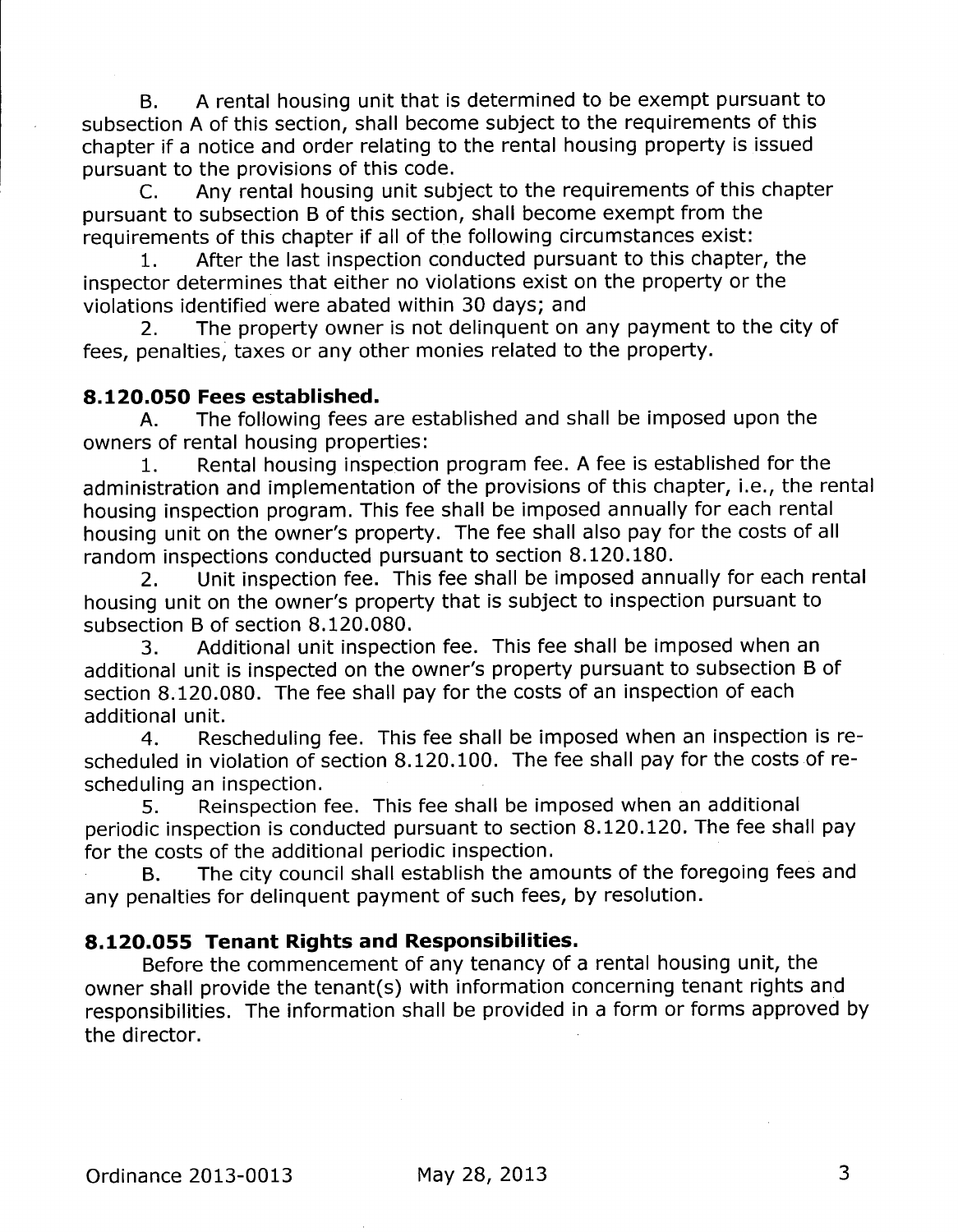Article II. Registration and Fee

#### **8.120.060 Registration and fee required.**

A. No person shall engage in the business of rental housing, unless:

1. Each rental housing unit is registered with the city; and

2. The annual rental housing inspection program fee is paid for each rental housing unit when payment is due.

B. A rental housing unit is registered with the city when the owner of the corresponding rental housing property submits the following to the rental housing inspections division:

1. A completed registration form, made available by the city, that contains the following information:

a. Description of the rental housing property, including, but not limited to, the street address and assessor's parcel number,

b. Number and description of all rental housing units on the rental housing property,

c. Name and current contact information for the owner of the rental housing property,

d. Name and current contact information for the local contact representative as described in section 8.120.070, and

e. Any other information as reasonably required by the director;

2. The annual rental housing inspection program fee as described in section 8.120.050.A.1;

3. The unit inspection fee, as described in section 8.120.050.A.2, unless the property is in the self-certification program and exempt from the fee pursuant to section 8.120.190; and

4. Any outstanding fees that were previously imposed pursuant to this chapter.

C. It is unlawful for any person to knowingly make a false statement of fact or knowingly omit any information that is required to register a rental housing unit pursuant to this section.

D. Registration shall be valid for a period of five years or until one of the following circumstances occurs, whichever is sooner:

1. The owner fails to notify the rental housing inspections division of any change in the information submitted pursuant to subsection B of this section, within 30 days of such change; or

2. The owner fails to pay any fees established in this chapter when payment is due.

## **8.120.070 Local contact representative.**

A. All owners of rental housing properties shall designate a local contact representative with full authority to act on behalf of the owner for all purposes under this chapter, including the acceptance of service of all notices from the city. The owner of the rental housing property may act as the local contact representative.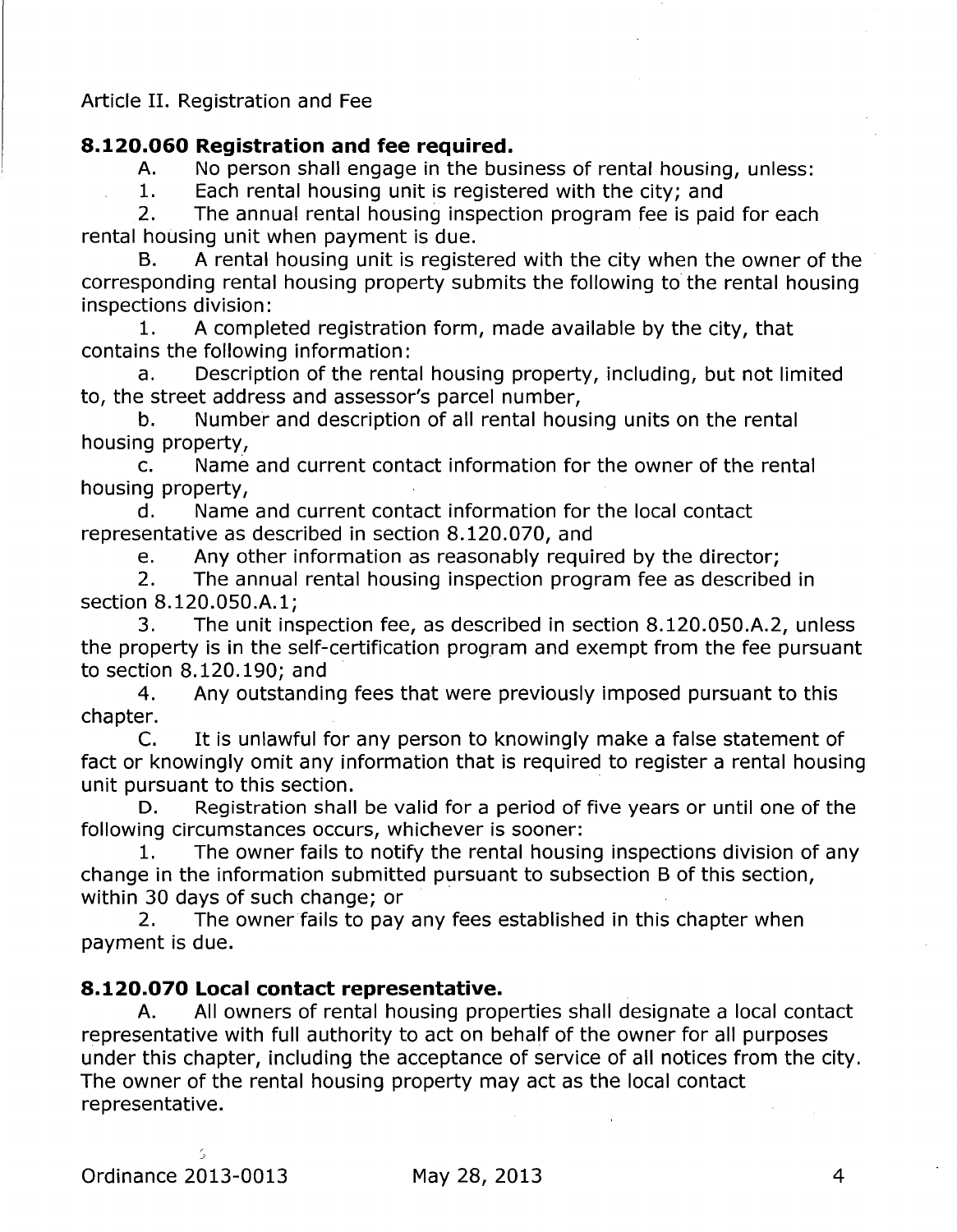B. A local contact representative must establish and maintain a local telephone number and a residence or business address within 35 miles of Sacramento city hall.

Article III. Inspections

# **8.120.080 Inspections required.**

A. All rental housing properties and rental housing units are subject to routine periodic inspection by the city as provided by this chapter to determine whether they comply with applicable provisions of this code.

B. If there are multiple rental housing units on a single rental housing property, the inspection shall be made of all common areas, and a random sampling of no less than ten percent of rental housing units. At least one rental housing unit on each rental housing property shall be inspected. If the inspector determines that one or more violations exist on the property, the inspector may conduct an inspection of additional units up to 100 percent of the units.

C. The owner or local contact representative, or their designee, shall be present at the rental housing property at the time of the inspection. The time of the inspection shall be the time indicated in the notice issued pursuant to section 8.120.090, or the time that the inspection was properly re-scheduled in accordance with section 8.120.100. Violation of this subsection may result in the imposition of a re-scheduling fee.

## **8.120.090 Notice.**

A. The city shall serve written notice of the date and time of any inspection to be conducted pursuant to this chapter, by mailing such notice at least 14 calendar days prior to the date of the inspection. Notice shall be mailed to the owner and the local contact representative at their last known address. In the case of multiple owners of the same property, notice to any one of the property owners is sufficient notice.

B. The city shall also mail a copy of the inspection notice to the rental housing units on the property.

## **8.120.100 Rescheduling an inspection.**

An inspection may be rescheduled once by the owner or local contact representative by giving notice to the rental housing inspection division at least seven calendar days prior to the scheduled inspection date. An inspection may only be rescheduled to a date within 21 calendar days of the previously scheduled inspection date. Rescheduling an inspection more than once or with less than seven calendar days notice may result in the imposition of a re-scheduling fee.

## **8.120.110 Entry.**

It shall be the responsibility of the owner and the local contact representative to obtain the consent of the occupants to inspect the subject rental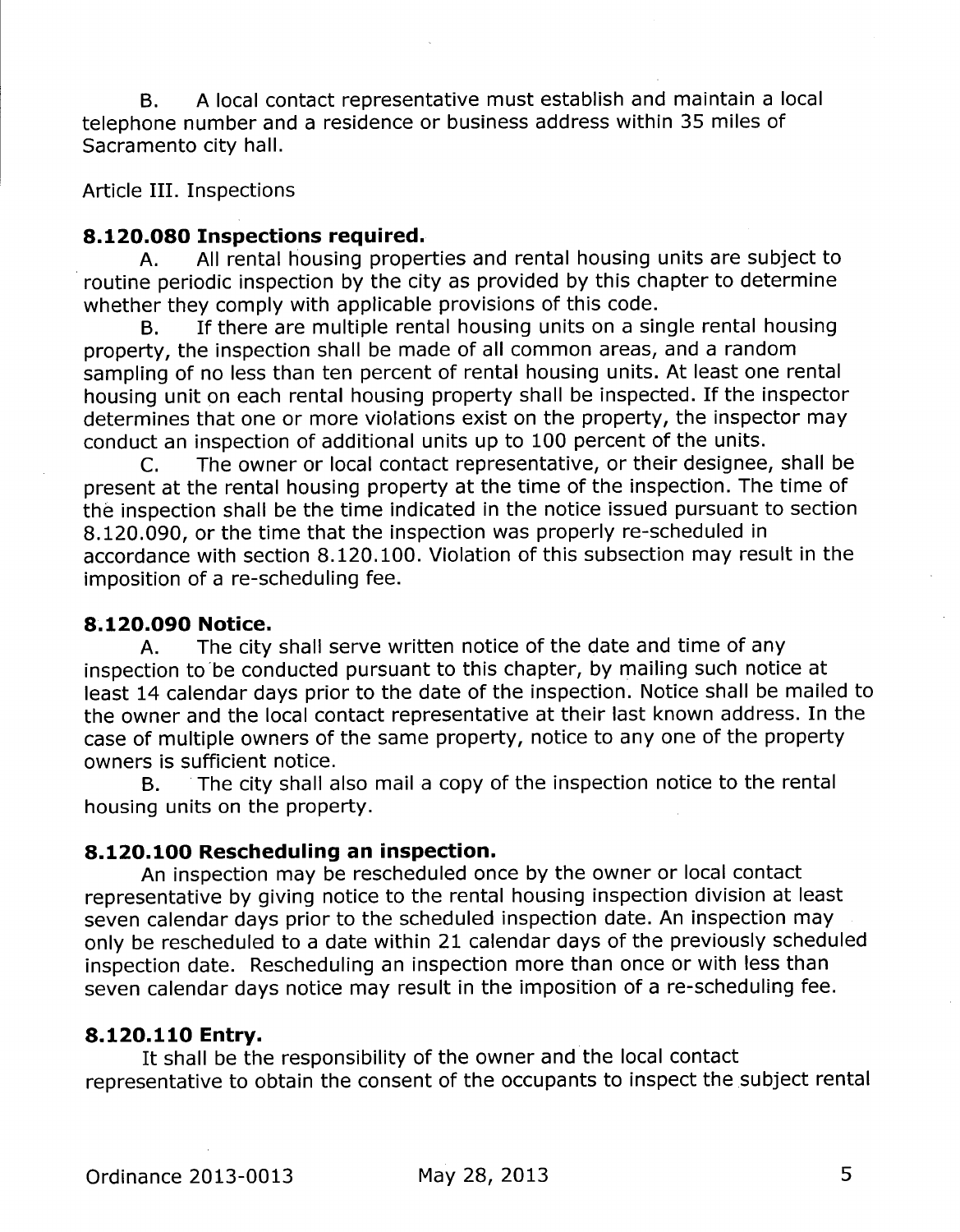housing units or otherwise obtain legal access to the units pursuant to the terms of the applicable lease.

# **8.120.120 Noncompliance.**

A. If, during an inspection conducted pursuant to this chapter, an inspector discovers that the property is in violation of this code or any other applicable law and the owner fails to correct the identified violations within 30 days of the inspection, the city may require an additional periodic inspection of the property in accordance with this chapter, to ensure continued compliance. A reinspection fee shall be imposed for the additional periodic inspection required pursuant to this subsection.

B. In addition to requiring an additional periodic inspection pursuant to subsection A of this section, the city may commence enforcement action in accordance with any provisions of this code including, but not limited to, chapters 8.96 and 8.100.

# **8.120.130 Inspection results.**

A. Upon completion of an inspection conducted pursuant to this chapter by the city, the inspector shall provide the owner or local contact representative with a copy of the written results of the inspection.

B. The owner or local contact representative shall provide a copy of the results to the occupants of the rental housing unit inspected.

## **8.120.140 Nonexclusivity.**

None of the inspection provisions contained in this chapter shall prohibit, condition or otherwise limit any inspection conducted pursuant to any other provision of this code or other applicable law.

Article IV. Self-Certification Program

## **8.120.150 Qualifications.**

A. A rental housing property shall be placed in the self-certification program if all of the following circumstances exist:

1. After the last inspection conducted pursuant to this chapter, the inspector determines that either no violations exist on the property or the violations identified were abated within 30 days;

2. The owner and local contact representative are in compliance with all applicable provisions of this chapter; and

3. The property owner is not delinquent on any payment to the city of fees, penalties, taxes or any other monies related to the property.

B. A rental housing property may be removed from the self-certification program if any of the following circumstances occurs:

1. A notice and order relating to the rental housing property is issued pursuant to the provisions of this code;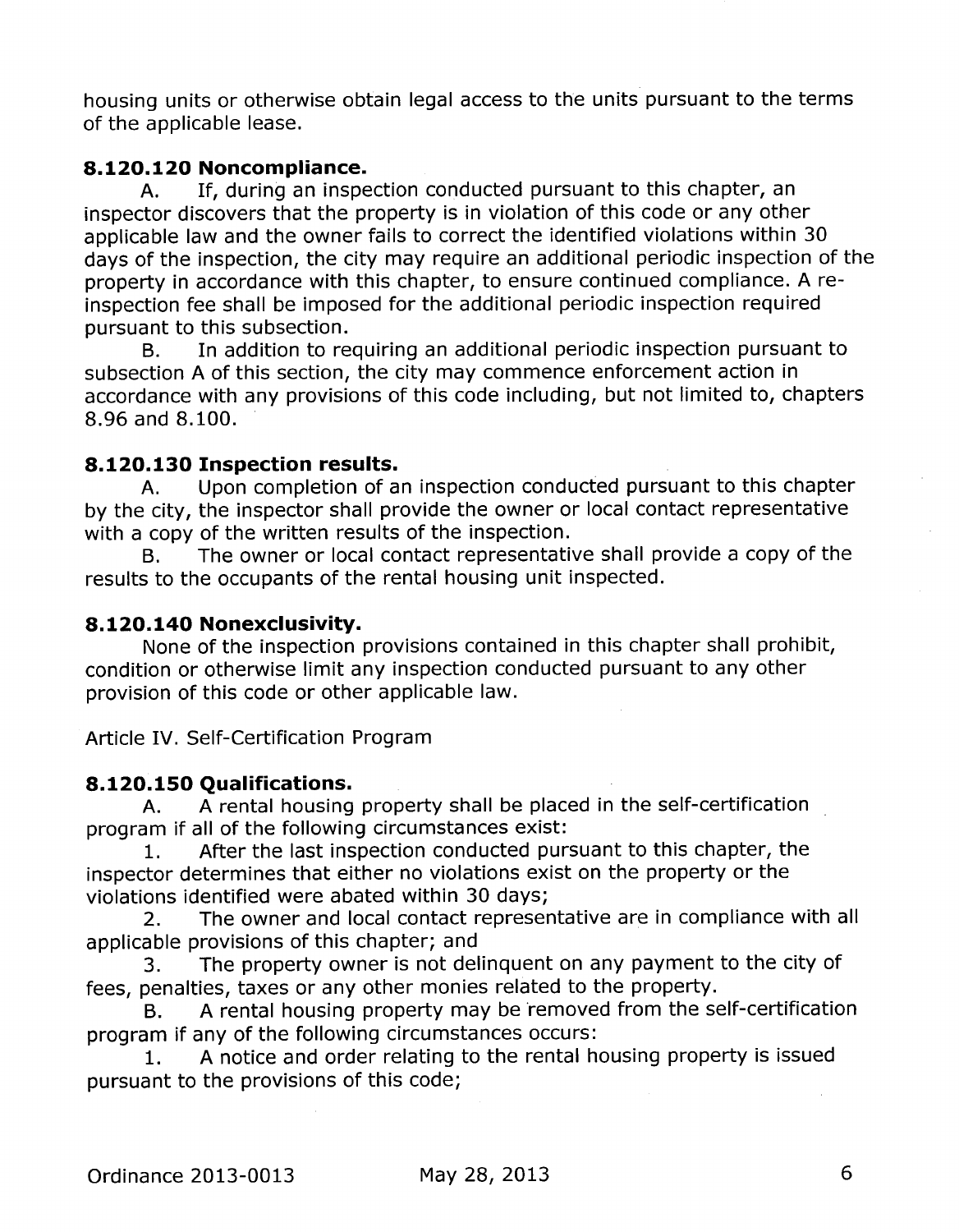2. The rental housing property is repeatedly in violation of this code or any other applicable law, even though the violations are abated within 30 days; or

3. Any of the circumstances set forth in subsection A of this section cease to exist.

# **8.120.160 Self-certification.**

A. Owners of rental housing properties that are in the self-certification program, or their designees, shall certify each and every rental housing unit on the property at least once every calendar year and upon each change in tenancy. Self-certification shall be accomplished in the manner set forth below:

1. Inspect each rental housing unit for compliance with the requirements of the self-certification form provided by the city;

2. Immediately make any repairs to the rental housing unit that are necessary to achieve compliance with the requirements set forth in the selfcertification form;

3. Complete the self-certification form; and

4. Provide a copy of the completed self-certification form to the occupants of the corresponding rental housing unit.

B. If any rental housing unit cannot be self-certified because necessary repairs cannot or will not be made, the owner shall immediately notify the city.

C. It shall be unlawful to falsify any material information required on the self-certification form.

## **8.120.170 Retention of completed self-certification forms.**

The property's local contact representative shall retain all completed self-certification forms for at least three years from the date the inspection was made

B. The local contact representative shall produce all completed selfcertification forms to any inspector upon request.

## **8.120.180 Random inspection.**

Rental housing properties in the self-certification program, and the rental housing units thereon, may be inspected by the city on a random basis, but not more often than once a year.

#### **8.120.190 Fee exemption.**

All rental housing properties that are in the self-certification program shall be exempt from the unit inspection fee established in section 8.120.050.A.2.

## **8.120.195 Transfer of ownership.**

If a rental housing property in the self-certification program is transferred to a new owner, the property shall remain in the self-certification program for two years following the date of transfer, unless it is sooner removed from the selfcertification program pursuant to subsection B of section 8.120.150. After the two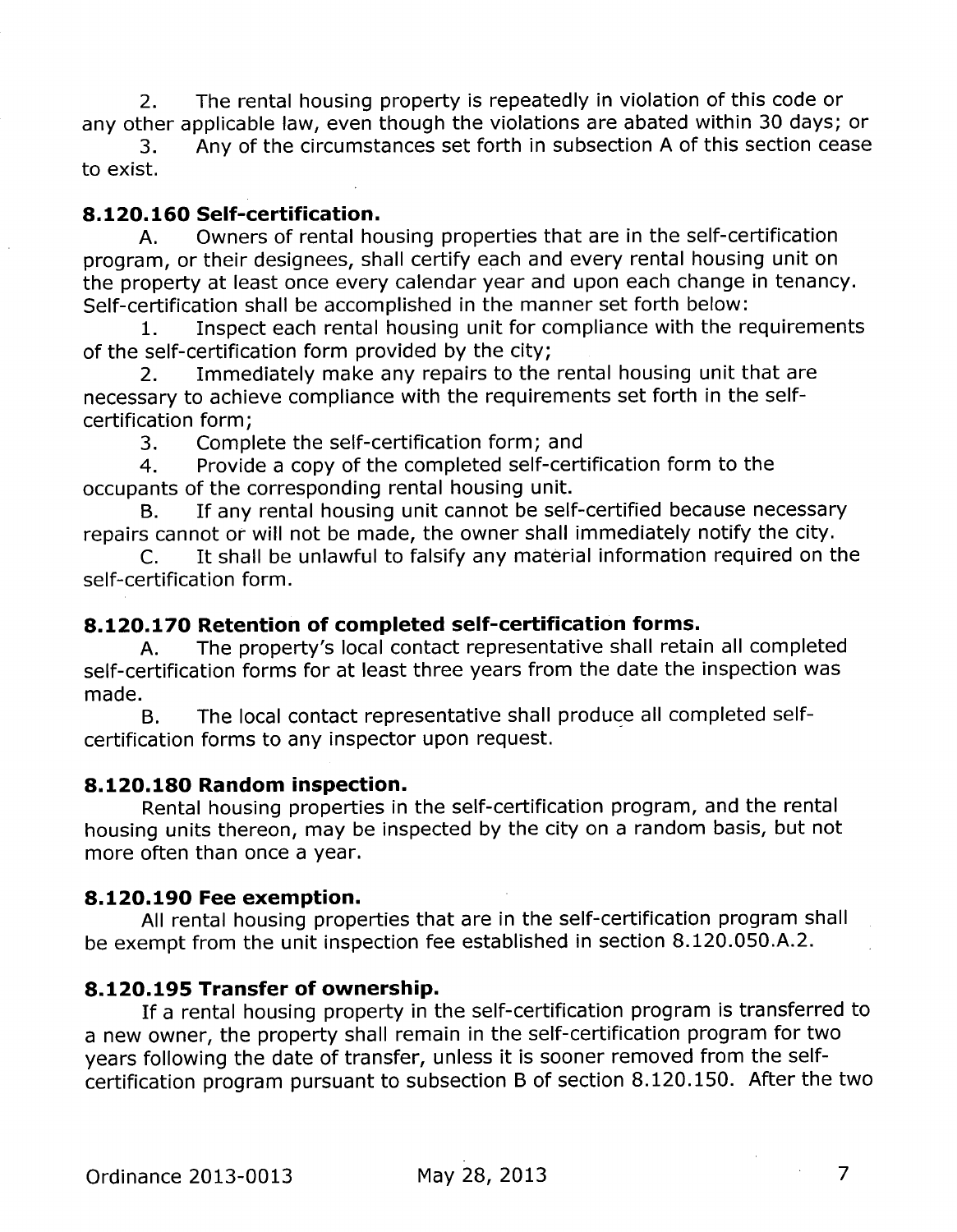year period, the rental housing property shall become subject to routine inspection in accordance with Article III of this chapter.

Article V. Enforcement

#### **8.120.200 Penalties.**

Any person who violates the provisions of this chapter shall be guilty of a misdemeanor. In addition, the city may also impose administrative penalties pursuant to chapter 1.28 and seek injunctive relief and civil penalties in the superior court for violations of this chapter. The remedies provided for in this chapter shall be cumulative and not exclusive of any other remedies available under any other federal, state or local laws.

#### **8.120.210 Collection—Unpaid fees, costs or charges.**

A. In addition to any other remedy provided by law, the city may collect any fee, cost or charge imposed pursuant to this chapter that has not been paid within 45 days of notice thereof, by making the amount of the unpaid fee, cost or charge a lien against the rental housing property that is the subject of the fees, costs or charges.

B. A hearing examiner appointed pursuant to section 8.04.070, shall hear all objections to proposed liens, as described in this chapter.

#### **8.120.220 Collection—Notice of proposed lien and hearing.**

A. The city shall provide the owner of the property with written notice in plain language of:

1. The proposed lien;

2. A description of the basis for the amounts comprising the lien;

3. The owner's opportunity to pay the fee, cost or charge within forty-five (45) days after the mailing of the notice;

4. The owner's opportunity to appear before the housing code and appeals board and be heard regarding the amount of the proposed lien; and

5. The procedure for challenging the amount of the proposed lien as set forth in section 8.120.230.

**B.** The notice shall be mailed by certified mail to the last known address of the owner of the property.

## **8.120.230 Collection—Objections.**

To challenge the amount of the proposed lien, the owner must file an objection with the Community Development Department within ten calendar days from the mailing of the notice. No objection received after that date shall be considered. Each written objection must contain a description of the property that is the subject of the proposed lien and the grounds of the objection.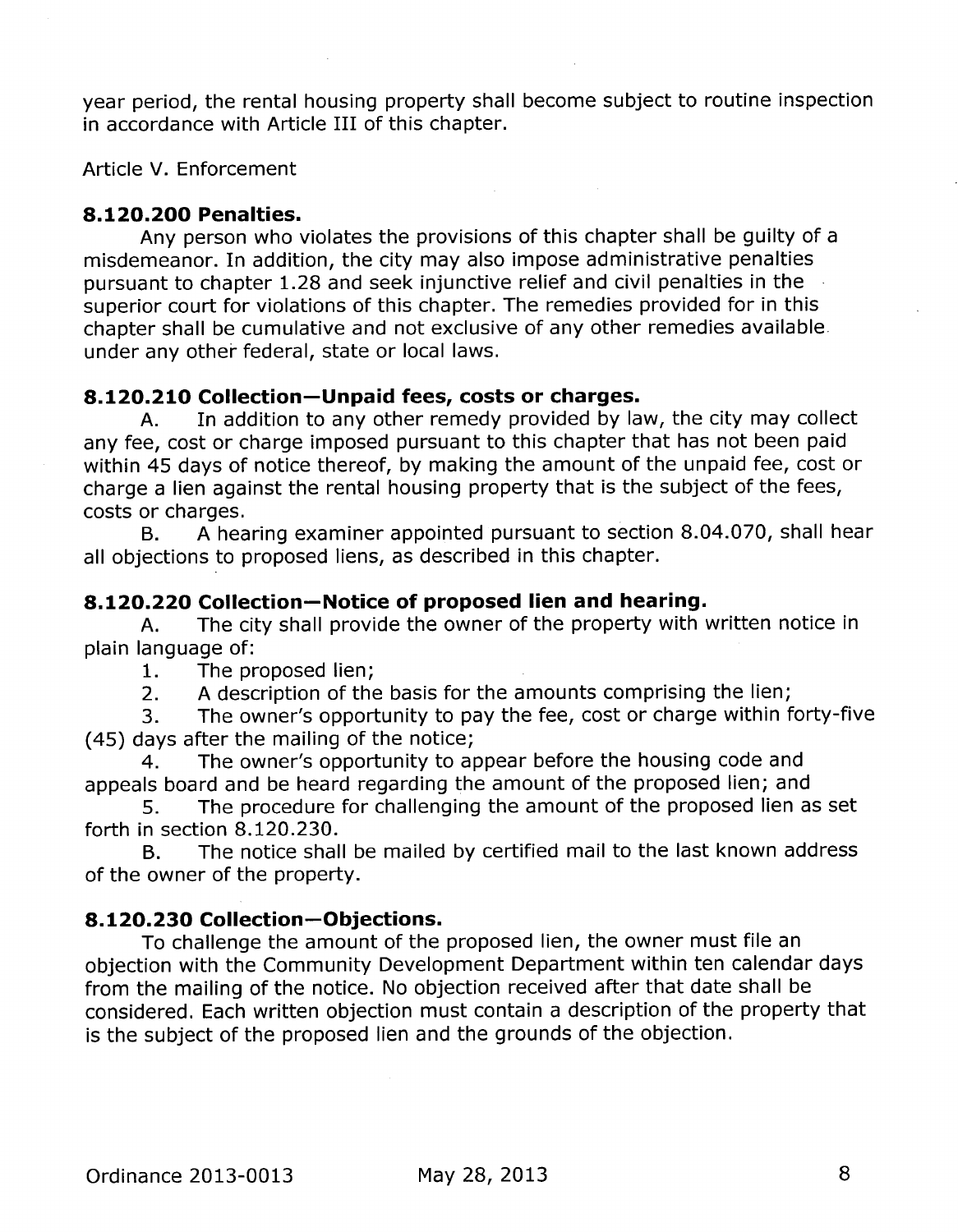## **8.120.240 Collection—Failure to object.**

The failure of the owner to file an objection in accordance with section 8.120.230 shall constitute a waiver of the owner's opportunity to challenge the amount of the proposed lien. If no objection is properly filed, the director shall transmit a report of the proposed lien to the city council.

#### **8.120.250 Collection—Report to hearing examiner, notice.**

A. If any objection is timely filed with the Community Development Department, the director shall transmit a report of the proposed lien and the objections thereto to the hearing examiner.

B. Upon receipt of the report, the hearing examiner shall fix a time, date and place for hearing the report, and any objections thereto. The director shall cause notice of the hearing to be mailed by certified mail to the last known address of the property owner at least 30 days prior to the date set for the hearing.

#### **8.120.260 Collection—Hearing before the hearing examiner.**

Upon considering the report of the proposed lien and the objections thereto, the hearing examiner shall follow, as nearly as practicable, those procedures that the city council would have followed if it had conducted the hearing. The hearing examiner shall make a written recommendation to the city council which shall include the factual findings based on evidence introduced at the hearing.

#### **8.120.270 Collection—City council.**

A. Upon receipt of a report of a proposed lien in accordance with section 8.120.240 or 8.120.260, the city council shall determine whether the proposed lien shall become a lien, and whether the amount of the lien is to be collected at the same time and in the same manner as property taxes are collected.

B. In cases in which a hearing before the hearing examiner has been held, the city council shall adopt the recommendation of the hearing examiner without a hearing, or set the matter for a de novo hearing before the city council. Notice of the de novo hearing shall be provided to the property owner in writing, at least ten days in advance of the scheduled hearing.

C. If the city council determines that the proposed lien shall become a lien, the city council may also cause a notice of lien to be recorded. This lien shall attach upon recordation in the office of the Sacramento County recorder and shall have the same force, priority, and effect as a judgment lien, not a tax lien. The notice of lien shall, at a minimum, identify the record owner or possessor, set forth the date upon which the lien was created against the property, and include a description of the real property subject to the lien and the amount of the lien.

D. If the city council determines that the amount of the lien is to be collected at the same time and in the same manner as property taxes are collected, all laws applicable to the levy, collection, and enforcement of ad valorem taxes shall be applicable to the proposed lien, except that if any real property to which the lien would attach has been transferred or conveyed to a bona fide